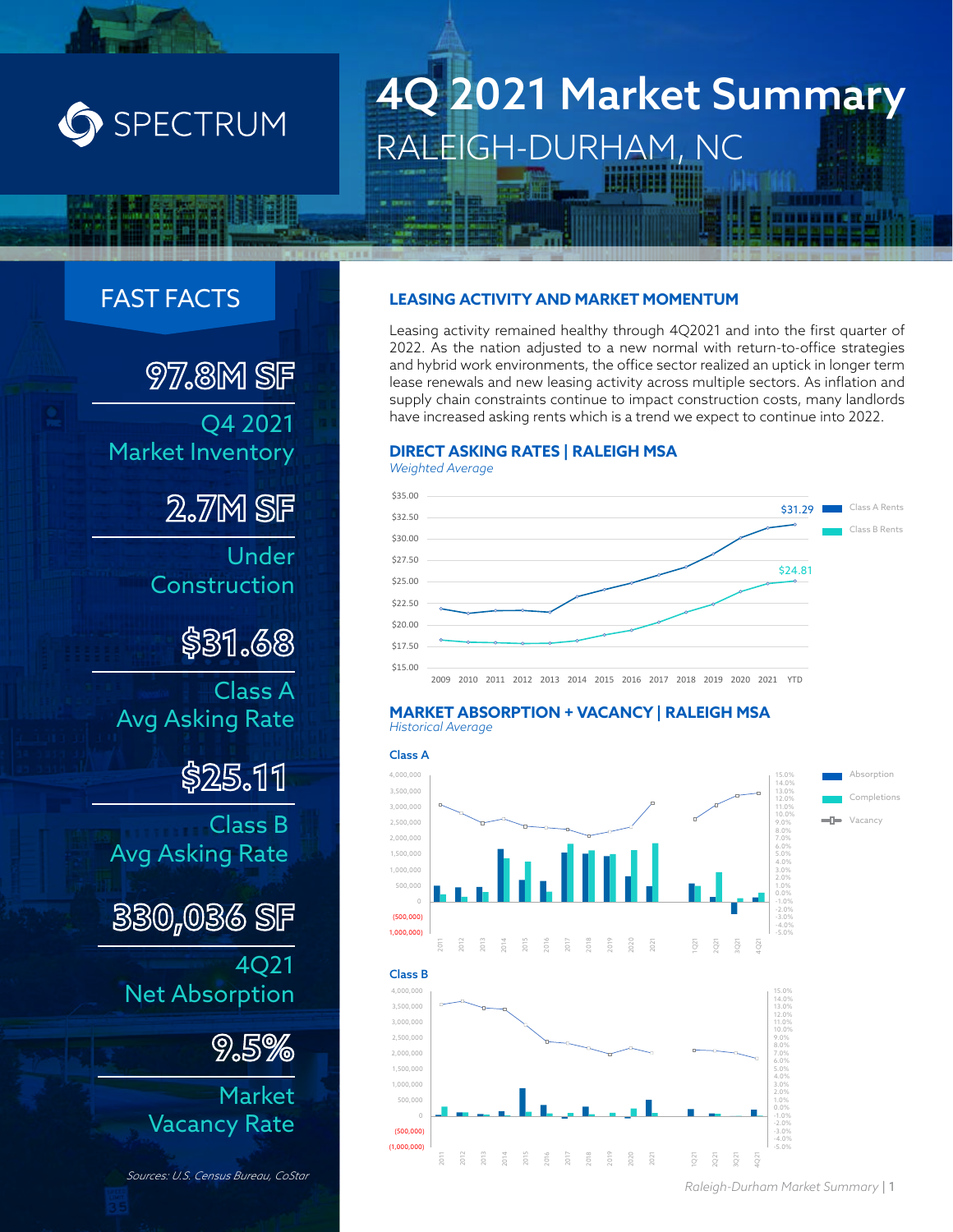# **SUBMARKET HIGHLIGHTS**





**DOWNTOWN RALEIGH**















**EAST RALEIGH**



**NE WAKE COUNTY**



**RTP/RDU**

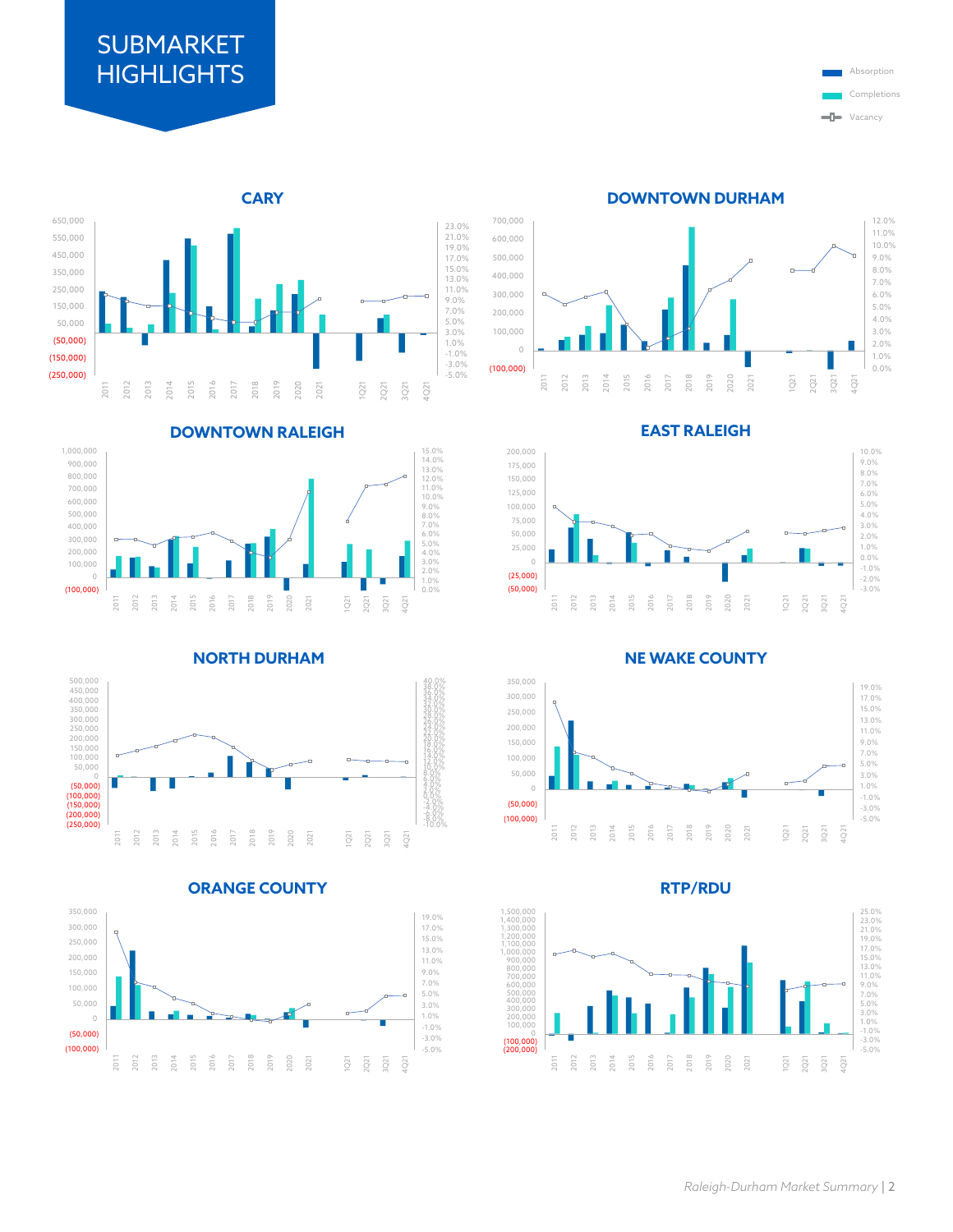Completions **ULL** Vacancy

#### **SIX FORKS / FALLS OF NEUSE** 22.0%<br>16.0%<br>16.0%<br>16.0%<br>10.0%<br>6.0%<br>4.0%<br>0.0%<br>2.0%<br>0.0%<br>2.0%<br>4.0%<br>4.0%<br>4.0%<br>4.0% (300,000) (200,000) (100,000) 0 100,000 200,000 300,000 400,000 500,000 600,000 700,000 2011 2012 2013 2014 2015 2016 2017 2018 2019 2020 2021 1Q21 2Q21 3Q21 4Q21

**SE WAKE COUNTY**



#### **US 1 / CAPITAL BLVD**







**SOUTH DURHAM**





**GLENWOOD**



#### **RALEIGH MARKET**

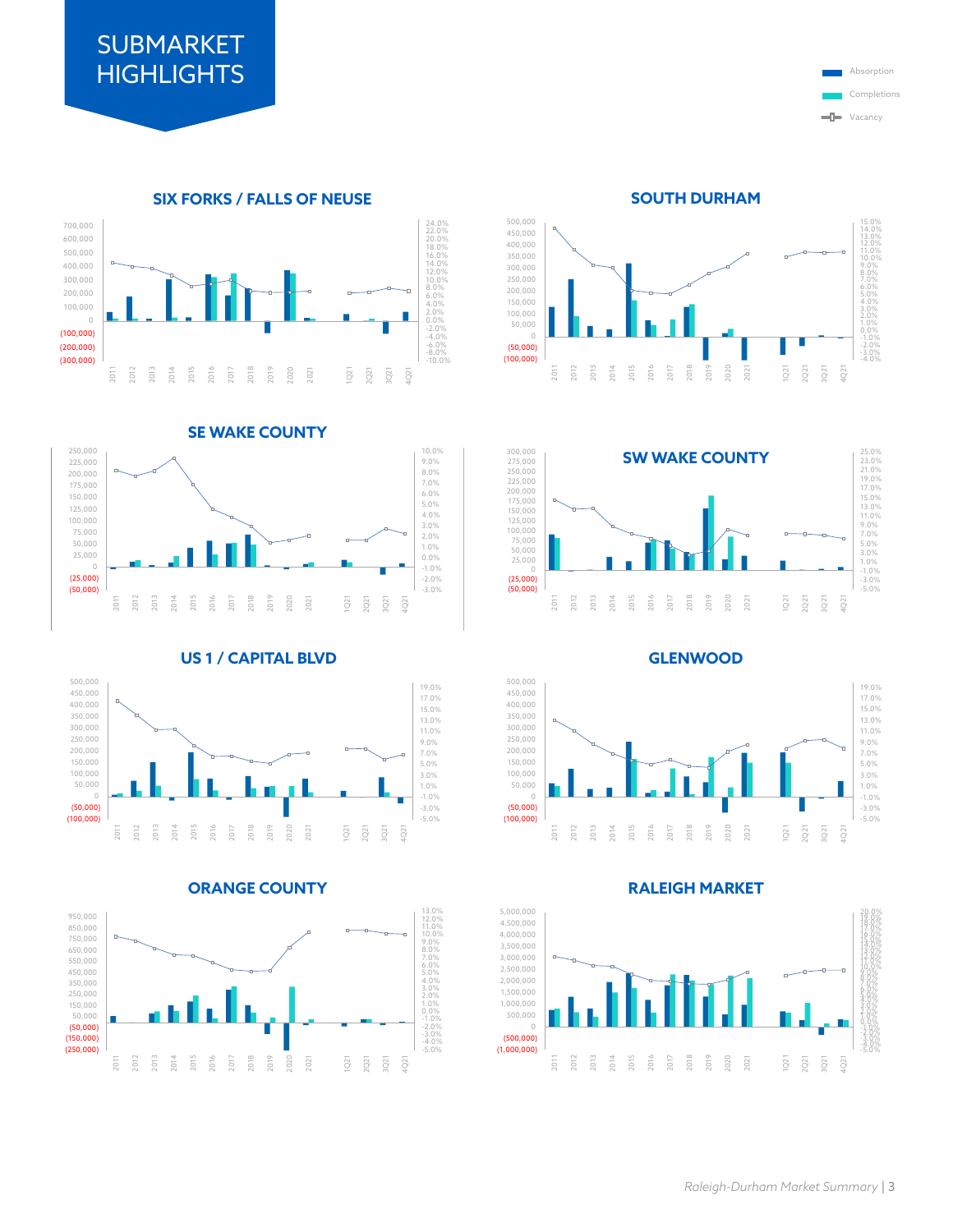

#### **INVESTOR OUTLOOK SUMMARY**

2021 investment sale activity was one of the most active on record. Market wide, thirteen major transactions were recorded totaling over \$1.3B across the office and life science sector. Another record was shattered for price per square foot when Bloc 83, located in downtown Raleigh, traded for \$690psf. The previous high-water mark for traditional office space was the Dillon, (11/20 sale date) at \$531psf. The largest transaction in 2021 was The Stitch, a creative office/life science conversion, single tenant life science use. The project traded for \$727psf, \$181M to the Related Companies. We continue to see influx of out of market buyers and first-time buyers in the Triangle market, making acquiring product highly competitive and favorable for existing owners looking at dispositions.



Bloc 83 | Raleigh, NC

#### **NOTABLE SALES TRANSACTIONS**

| <b>PROPERTY NAME</b>                        | <b>DATE</b>   | <b>DEAL TYPE</b> | <b>SUB MARKET</b>   | <b>YR BUILT</b> | <b>RSF</b> | <b>LEASED %</b><br><b>AT SALE</b> | <b>PRICE</b><br>(SMM) | <b>SPSF</b> | <b>CAP</b><br><b>RATE</b> | <b>BUYER</b>                   | <b>SELLER</b>                          |
|---------------------------------------------|---------------|------------------|---------------------|-----------------|------------|-----------------------------------|-----------------------|-------------|---------------------------|--------------------------------|----------------------------------------|
| ONE GLENWOOD<br>(Bloc 83)                   | Dec-21        | OFFICE           | <b>DOWNTOWN</b>     | 2019            | 229,024    | 96%                               | \$158.0M              | \$690       | 3.70%                     | <b>CITY OFFICE REIT</b>        | <b>HERITAGE PROPERTIES</b>             |
| 621 HILLSBOROUGH ST<br>(Bloc 83)            | Dec-21        | OFFICE           | <b>DOWNTOWN</b>     | 2021            | 494.487    | 71%                               | \$172.0M              | \$348       | 3.70%                     | <b>CITY OFFICE REIT</b>        | <b>HERITAGE PROPERTIES</b>             |
| <b>BRIER CREEK SOUTH</b>                    | Dec-21        | OFFICE           | RTP / RDU           | 2007            | 127,434    | 97%                               | \$39.0M               | \$306       |                           | <b>HW PROPERTIES</b>           | SOUTHMARK CAPITAL                      |
| PATTERSON PLACE PHASE II Dec-21             |               | OFFICE           | <b>DURHAM</b>       | 2010            | 64,864     | 95%                               | \$37.1M               | \$572       | ×.                        | <b>LASALLE INVESTMENT MGMT</b> | <b>BOULEVARD PROPERTIES</b>            |
| <b>CAROLINA PLACE</b>                       | Dec-21        | OFFICE           | <b>WEST RALEIGH</b> | 1984            | 99,387     | 99%                               | \$32.5M               | \$327       | $\sim$                    | DEBNAM PROPERTY MGMT           | <b>GRIFFIN PARTNERS</b>                |
| PALISADES (PORTFOLIO)                       | Dec-21        | OFFICE           | <b>WEST RALEIGH</b> | ä,              | 332.701    | $\sim$                            | \$87.5M               | \$263       | ×,                        | <b>ALIDADE CAPITAL</b>         | <b>KEYSTONE CORPORATION</b>            |
| WEST VILLAGE (PORTFOLIO) Dec-21             |               | <b>MIXED</b>     | <b>DURHAM</b>       | 1916/2000       |            | ٠                                 | \$107.6M              |             | $\sim$                    | <b>BLACKSTONE</b>              | <b>CONNOR &amp; COMPANY</b>            |
| THE STITCH                                  | Dec-21        | OFFICE           | RTP / RDU           | 2021            | 250,000    | 100%                              | \$181.8M              | \$727       | ×,                        | RELATED FUND MANAGEMENT        | <b>EOUATOR CAPITAL</b><br>MANAGEMENT   |
| RESEARCH COMMONS<br>(PORTFOLIO)             | Nov-21        | OFFICE           | <b>DURHAM</b>       |                 | 429,758    | 74%                               | \$138.0M              | \$321       |                           | OXFORD PROPERTIES GROUP        | <b>GLOBAL MUTUAL</b>                   |
| <b>WESTON</b>                               | Aug-21        | OFFICE           | CARY                | 1995/2005       | 93,582     | 100.0%                            | \$24.0M               | \$256       | $\sim$                    | 6501 WESTON LLC                | ALBANY ROAD PARTNERS                   |
| <b>CAPTRUST TOWER</b>                       | <b>Jul-21</b> | OFFICE           | <b>6 FORKS</b>      | 2010            | 300,389    | 98%                               | \$142.5M              | \$474       | 6.12%                     | <b>HIGHWOODS PROPERTIES</b>    | PREFERRED OFFICE PROPERTIES            |
| <b>WELLS FARGO</b><br><b>CAPITOL CENTER</b> | <b>Jul-21</b> | OFFICE           | <b>DOWNTOWN</b>     | 1991            | 559,591    | 90%                               | \$148.0M              | \$266       | 6.12%                     | <b>HIGHWOODS PROPERTIES</b>    | PREFERRED OFFICE PROPERTIES            |
| <b>INNOVATION I</b>                         | May-21        | OFFICE           | RTP / RDU           | 2020            | 139,163    | 74%                               | \$36.8M               | \$264       | 7.02%                     | NORTHRIDGE CAPITAL             | <b>SCANNELL PROPERTIES</b>             |
| TRINITY PLACE                               | Apr-21        | OFFICE           | <b>WEST RALEIGH</b> | 1999            | 114,547    | 63%                               | \$27.8M               | \$242       | 7.15%                     | <b>JPB HOLDINGS</b>            | ORIGIN INVESTMENTS                     |
| THE CRESCENT                                | Dec-20        | OFFICE           | CARY                | 2000            | 50,069     | 87%                               | \$10.7M               | \$214       | 6.50%                     | <b>TRILAND PROPERTY</b>        | BNE LAND & DEVELOPMENT                 |
| SOUTHPORT<br><b>BUSINESS PARK</b>           | Dec-20        | <b>MEDICAL</b>   | RTP / RDU           | 1990            | 911,702    | 96%                               | \$200.0M              | \$219       | 4.70%                     | STARWOOD / TRINITY             | GID                                    |
| THE DILLON                                  | Nov-20        | OFFICE           | <b>DOWNTOWN</b>     | 2018            | 273,937    | 100%                              | \$145.6M              | \$531       | $\overline{\phantom{a}}$  | METLIFE                        | <b>KANE REALTY CORPORATION</b>         |
| <b>CRABTREE CENTER</b>                      | Nov-20        | OFFICE           | GLENWOOD            | 1984            | 65,808     | 92%                               | \$11.4M               | \$173       | 6.25%                     | <b>GRUBB VENTURES SERVICES</b> | AMERICAN PRIDE                         |
| PARMER RTP                                  | Aug-20        | MEDICAL          | <b>DURHAM</b>       | 1983            | 2,377,640  | 87%                               | \$615.0M              | \$259       | 4.30%                     | ARE                            | KARLIN REAL ESTATE                     |
| DURHAM.ID                                   | Jul-20        | MEDICAL          | RTP / RDU           | 2018            | 338,998    | 87%                               | \$138.0M              | \$407       | 5.30%                     | LONGFELLOW                     | <b>BAIN / LONG FELLOW</b>              |
| TRIANGLE BUSINESS PARK                      | Apr-20        | OFFICE           | RTP / RDU           | 1984            | 271,181    | 92%                               | \$36.0M               | \$133       | 6.60%                     | TPG REAL ESTATE                | <b>ALIDADE CAPITAL</b>                 |
| <b>LAKERIDGE NORTH</b>                      | Mar-20        | OFFICE           | <b>6 FORKS</b>      | 1985            | 73,503     | 40%                               | \$10.2M               | \$139       | 6.12%                     | <b>TRIGATE CAPITAL</b>         | CONTINENTAL CAPITAL<br><b>PARTNERS</b> |
| <b>KEYSTONE PORTFOLIO</b>                   | Mar-20        | MEDICAL          | RTP / RDU           | 2010/2017       | 175,000    | 100%                              | \$80.0M               | \$457       | 5.60%                     | <b>VENTAS</b>                  | <b>KEYSTONE CORPORATION</b>            |
| PERIMTER'S EDGE<br>PORTFOLIO                | Jan-20        | MEDICAL          | RTP / RDU           | 1993/2002       | 401,175    | 67%                               | \$64.7M               | \$161       | 6.80%                     | LONGFELLOW                     | SINGERMAN REAL ESTATE                  |
| <b>BIOMEDICAL PARTNERSHIP</b><br>CENTER     | Dec-19        | MEDICAL          | <b>WEST RALEIGH</b> | 2017            | 44,835     | 95%                               | \$17.7M               | \$394       |                           | DAX HOCK                       | CAPITAL ASSOCIATES MGMT                |
| CITRIX CORPORATE HQ                         | Dec-19        | OFFICE           | <b>DOWNTOWN</b>     | 2014            | 204,808    | 100%                              | \$84.8M               | \$414       | 5.75%                     | <b>EXAN CAPITAL</b>            | <b>ACRAM GROUP</b>                     |
| DUKE CARY MEDICAL<br>OFFICE                 | May-19        | <b>MEDICAL</b>   | CARY                | 2007            | 44,680     | 84%                               | \$14.5M               | \$324       | 5.50%                     | WELLTOWER                      | CNL HEALTHCARE PROPERTIES              |
| 3700 GLENWOOD AVE                           | Feb-19        | OFFICE           | <b>WEST RALEIGH</b> | 2007            | 111.710    | 100%                              | \$30.0M               | \$269       |                           | <b>ASCENTRIS</b>               | <b>GRUBB VENTURES SERVICES</b>         |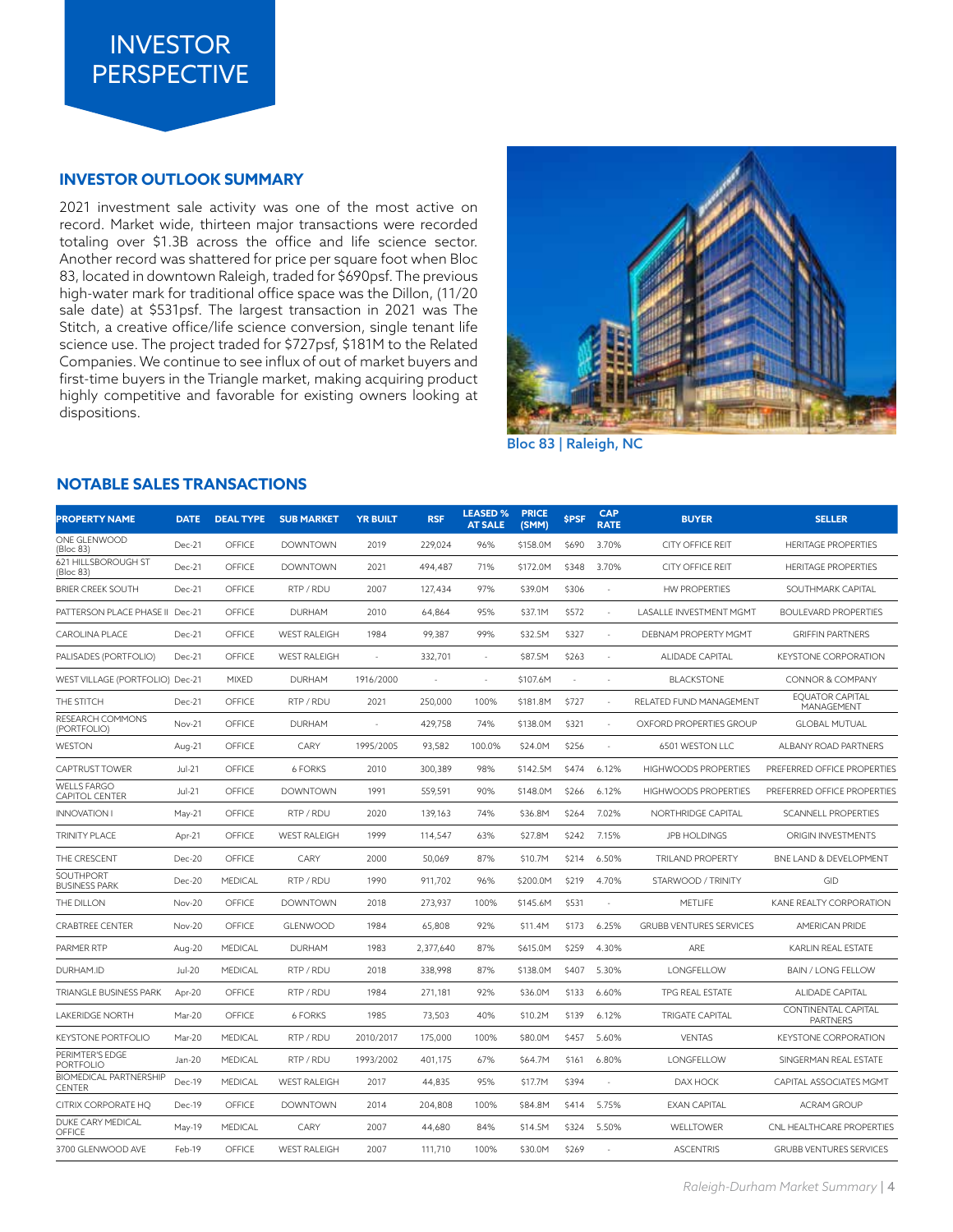# 4Q21 OFFICE MARKET **INVENTORY**

| ID | <b>SUBMARKET</b>                | <b>BUILDINGS</b> | <b>EXISTING</b><br><b>SF</b> | <b>SF UNDER</b><br><b>CONSTRUCTION</b> | <b>VACANT</b><br><b>SF</b> | <b>2021 NET</b><br><b>ABSORPTION</b> | 4Q21<br><b>ABSORPTION</b> | 4Q21<br><b>AVERAGE</b><br><b>VACANCY</b> | <b>4Q21</b><br><b>AVERAGE</b><br><b>GROSS</b><br><b>ASKING</b><br><b>RENTS</b> |
|----|---------------------------------|------------------|------------------------------|----------------------------------------|----------------------------|--------------------------------------|---------------------------|------------------------------------------|--------------------------------------------------------------------------------|
|    | Cary                            | 270              | 13,129,839                   | 456,588                                | 1,317,714                  | (210, 202)                           | (13,616)                  | 10.0%                                    | \$29.44                                                                        |
| 2  | Downtown Durham                 | 101              | 6,359,739                    | 240,741                                | 585,062                    | (89, 402)                            | 52,691                    | 9.2%                                     | \$35.24                                                                        |
| 3  | Downtown Raleigh                | 105              | 9,298,774                    | $\Omega$                               | 1,155,715                  | 107,766                              | 170,853                   | 12.4%                                    | \$35.57                                                                        |
| 4  | <b>East Raleigh</b>             | 46               | 2,147,681                    | 16,000                                 | 61,333                     | 13,309                               | (5,829)                   | 2.9%                                     | \$28.45                                                                        |
| 5  | <b>North Durham</b>             | 62               | 2,068,820                    | 12,500                                 | 250,487                    | (2, 283)                             | 2,347                     | 12.1%                                    | \$18.13                                                                        |
| 6  | Northeast Wake Co.              | 28               | 816,410                      | $\Omega$                               | 40,044                     | (26, 947)                            | (898)                     | 4.9%                                     | \$22.42                                                                        |
| 7  | Orange Co.                      | 122              | 3,969,004                    | 51,281                                 | 562,207                    | (112, 756)                           | (9, 547)                  | 14.2%                                    | \$28.67                                                                        |
| 8  | RTP/RDU                         | 262              | 23,456,567                   | 328,000                                | 2,195,076                  | 1,088,835                            | 8,349                     | 9.4%                                     | \$26.19                                                                        |
| 9  | <b>Six Forks/Falls of Neuse</b> | 257              | 10,044,846                   | 439,800                                | 741,767                    | 20,933                               | 68,263                    | 7.4%                                     | \$26.00                                                                        |
| 10 | South Durham                    | 148              | 5,636,645                    | 111,871                                | 614,323                    | (117, 435)                           | (5, 522)                  | 10.9%                                    | \$27.22                                                                        |
| 11 | Southeast Wake Co.              | 51               | 1,558,561                    | 31,500                                 | 35,100                     | 6,827                                | 8,052                     | 2.3%                                     | \$15.30                                                                        |
| 12 | Southwest Wake Co.              | 58               | 1,219,801                    | 182,205                                | 76,165                     | 37,051                               | 8,107                     | 6.2%                                     | \$30.03                                                                        |
| 13 | US 1/Capital Blvd.              | 99               | 3,333,246                    | 221,404                                | 229,182                    | 79,522                               | (28, 488)                 | 6.9%                                     | \$29.27                                                                        |
| 14 | Glenwood                        | 123              | 4,140,259                    | 0                                      | 329,311                    | 192,028                              | 68,610                    | 8.0%                                     | \$27.82                                                                        |
| 15 | <b>West Raleigh</b>             | 207              | 10,620,846                   | 657,882                                | 1,075,440                  | (23, 302)                            | 6,664                     | 10.1%                                    | \$30.06                                                                        |
|    | <b>Total</b>                    | 1,939            | 97,801,038                   | 2,749,772                              | 9,268,926                  | 963,944                              | 330,036                   | 9.5%                                     | \$28.56                                                                        |